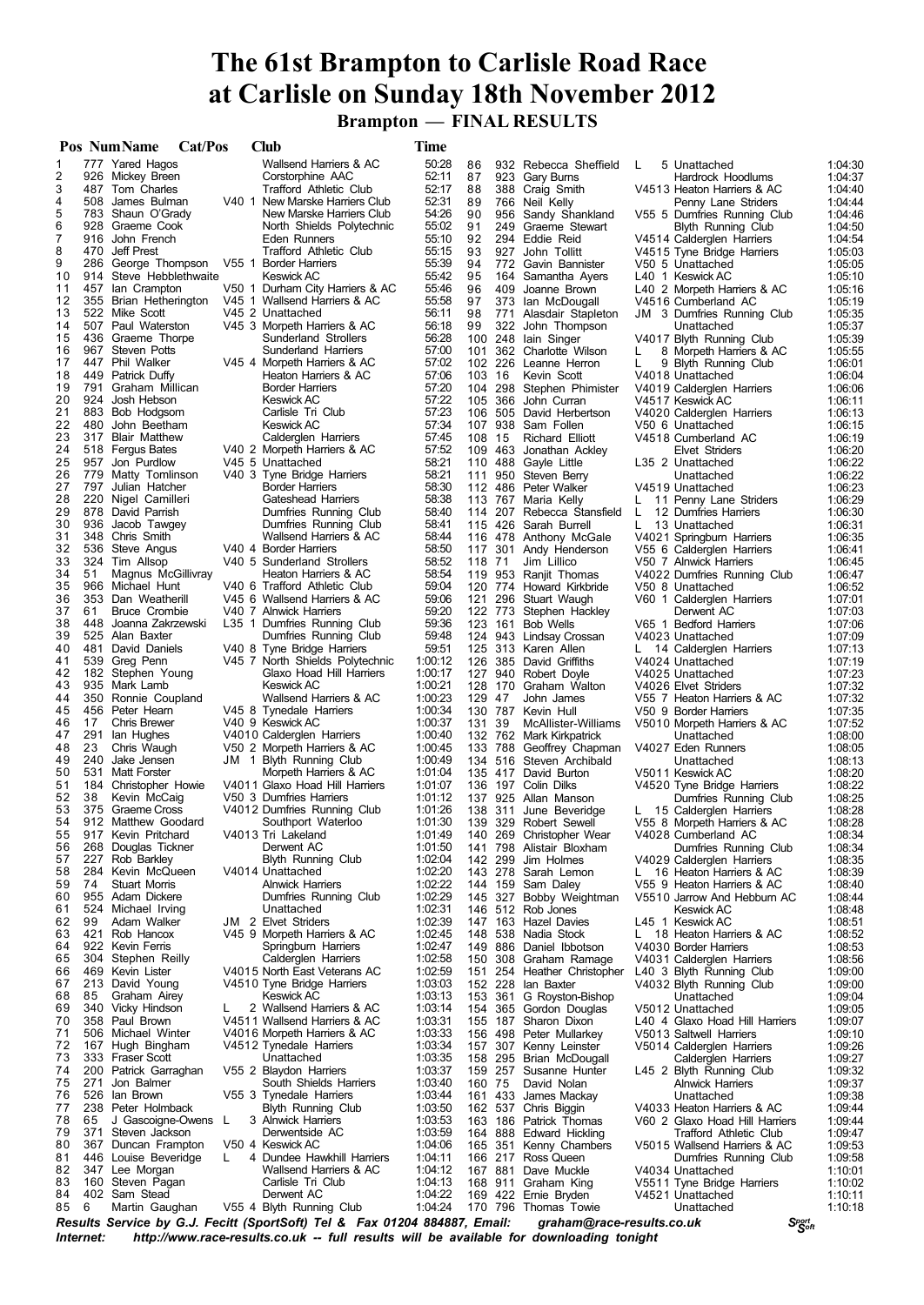503 Paul Gardiner Unattached 1:15:30

 405 Andrew Harrison V4522 Sunderland Strollers 1:10:24 795 David Postill V4035 Carlisle Tri Club 1:10:30 173 418 Anthony Hayhoe V4523 North Staffs Rr Association<br>174 424 Steven Beard Unattached<br>175 279 Jane Briggs L40 5 Morpeth Harriers & AC 424 Steven Beard Unattached 1:10:50 279 Jane Briggs L40 5 Morpeth Harriers & AC 1:10:51 510 Mike Steven V5512 Morpeth Harriers & AC 1:10:53 177 969 Michael Yale 1993 Teviotdale Harriers 1:10:58<br>178 515 Sarah Bailey 1.35 3 Keswick AC 1:11:07 515 Sarah Bailey L35 3 Keswick AC 1:11:07 L 24 Trafford Athletic Club 309 Joanne McEvoy L 25 Calderglen Harriers 1:11:14 181 425 Ben Burrell Unattached 1:11:18<br>182 130 Charlie Billon v 5016 Alnwick Harriers 1:11:20 130 Charlie Billon V5016 Alnwick Harriers 1:11:20 945 David Barker Unattached 1:11:22 495 John Green V5017 Dumfries Running Club 1:11:26 954 Stephen Mohan V5018 Dumfries Running Club 1:11:37 305 William Buchanan V60 3 Calderglen Harriers 1:11:42 344 Penny Sinclair L35 4 Wallsend Harriers & AC 1:11:44 187 344 Penny Sinclair 197 4 Wallsend Harriers & AC 1:11:44<br>188 396 John Evans 1974 Unattached 1:11:45<br>189 352 Terry Bradford 1976 2019 Wallsend Harriers & AC 1:11:53 352 Terry Bradford V5019 Wallsend Harriers & AC 1:11:53 190 450 David Lamb V5513 Unattached 1:11:57<br>191 532 Mike Bell Bell Eden Runners 1:11:57 1:12:00 Eden Runners 1:12:00<br>11:12:01 John Mallon V5514 Blyth Running Club 242 John Mallon V5514 Blyth Running Club 1:12:01 523 Paul Dobson V4525 Keswick AC 1:12:02 369 Vanessa Strickland L40 6 Carlisle Aspatria 1:12:06 907 Nick Burrus V4037 Keswick AC 1:12:08 770 Nicholas Tinson V5020 Unattached 1:12:20 382 Lyne Valentine L55 1 Sunderland Strollers 1:12:21 310 Frances Maxwell L45 3 Calderglen Harriers 1:12:21 325 Howard Maclannan Newcastle Hash House Harr 1:12:29 30 Dumfries Running Club 216 Daniel Queen V5515 Dumfries Running Club 1:12:32 168 Susan Cain L55 2 Penny Lane Striders 1:12:33 392 Paul Fenwick V4526 Unattached 1:12:34 934 Zoe Kemp L35 5 Hunters Bog Trotters 1:12:35 370 Paul Eilles V4038 Derwentside AC 1:12:51 206 781 Jane Greening L35 6 Tynedale Harriers 1:12:53<br>207 209 David Goodall V4039 Cumberland AC 1:12:58<br>208 757 Garry Paterson V4040 Low Fell RC 1:13:06 209 David Goodall V4039 Cumberland AC 1:12:58 757 Garry Paterson V4040 Low Fell RC 1:13:06 209 968 Brian Ramsay V4527 Unattached 1:13:16<br>210 233 Steven French Blyth Running Club 1:13:22 2123 Steven French Blyth Running Club 1:13:22<br>460 Jamie Ferguson Saltwell Harriers 1:13:27 460 Jamie Ferguson Saltwell Harriers 1:13:27 297 Gerard Mullen V5021 Calderglen Harriers 1:13:30 213 253 Lindsey Chapman L 34 Blyth Running Club 1:13:34<br>214 778 Toby Harling Border Harriers 1:13:38<br>215 146 David Wilkinson V5022 Lancaster & Morecambe A C 1:13:39 214 778 Toby Harling **Border Harriers** 1:13:38 146 David Wilkinson V5022 Lancaster & Morecambe A C 1:13:39 216 234 Craig Giles Blyth Running Club 1:13:40<br>217 445 Mike Martin V60 4 Cumbria Constabulary 1:13:41 217 445 Mike Martin V60 4 Cumbria Constabulary 1:13:41<br>218 282 Kevin Mitchell V4528 Unattached 1:13:45 282 Kevin Mitchell V4528 Unattached 1:13:45 462 Tim Warn V60 5 Penny Lane Striders 1:13:46 243 Mark Ponton V4041 Blyth Running Club 1:13:47 921 Neil Hine Unattached 1:13:48 222 John-Michael Archer V60 6 Winston Runners 1:13:49 98 Alister Robson V4042 Elvet Striders 1:13:50 224 152 Bill Rogers V5023 Border Harriers 1:13:51<br>225 293 John McBride V4043 Calderglen Harriers 1:13:52 293 John McBride V4043 Calderglen Harriers 1:13:52 326 Philip Goode Saltwell Harriers 1:13:53 227 320 Peter McGill V4529 Dumfries Running Club 1:13:54<br>228 250 Steve Walker V5024 Blyth Running Club 1:13:55 250 Steve Walker V5024 Blyth Running Club 1:13:55 229 440 Jon Davies V4044 Unattached 1:13:56<br>230 1 Albert Douglas V60 7 Border Harriers 1:13:57 230 1 Albert Douglas V60 7 Border Harriers 1:13:57<br>231 786 Pauline Tyson L45 4 Howgill Harriers 1:13:58 231 786 Pauline Tyson L45 4 Howgill Harriers 1:13:58<br>232 514 Dave Dale V4045 Heaton Harriers & AC 1:14:03 514 Dave Dale V4045 Heaton Harriers & AC 1:14:03 208 Paul Cecchini V4530 Unattached 1:14:12 V65 2 South H&ac 435 John Andrewartha Unattached 1:14:18 236 52 Jimmy Robinson V4046 Unattached 1:14:22<br>237 241 Terry McCabe V60 8 Blyth Running Club 1:14:25 241 Terry McCabe V60 8 Blyth Running Club 1:14:25 238 140 Craig Parkinson v 5025 Unattached (1:14:25<br>239 889 Steve Viney v 60 9 Unattached (1:14:26 889 Steve Viney V60 9 Unattached 1:14:26 761 Peter Garnett V5516 Border Harriers 1:14:27 473 David White V6010 Sunderland Harriers 1:14:27 958 Wendy Wharton L45 5 Unattached 1:14:28 410 David Mossop V4047 Unattached 1:14:30 244 918 Dawn Pritchard L40 7 Unattached 1:14:31<br>245 882 Frank Skachill V5517 Dumfries Running Club 1:14:32 882 Frank Skachill V5517 Dumfries Running Club 1:14:32 800 Maureen Dickson L50 1 Dumfries Running Club 1:14:37 247 909 Andrew Walker V5026 Eden Runners (1:14:47 909 Andrew Walker V5026 Eden Runners 479 Gordon Bryce Unattached 1:14:53 241:14 Philip Johnston **1:14:59**<br>24:15:00 Phillip Irving version V5027 Unattached 455 Phillip Irving V5027 Unattached 1:15:00 251 520 Darren Irving Construction Unattached 1:15:02<br>252 913 Heather Eccles L 39 Eden Runners 1:15:04 39 Eden Runners 336 Norman Clark V6011 Morpeth Harriers & AC 1:15:08 195 Joanne McLeod L45 6 Glaxo Hoad Hill Harriers 1:15:08 56 Jock Bolam V4048 Alnwick Harriers 1:15:12 484 Jackie Sewell L 41 Carlisle Tri Club 1:15:22 257 46 Christopher Atwell V5028 Alnwick Harriers 1:15:23<br>258 794 Neil Jamieson V6012 Unattached 1:15:23 794 Neil Jamieson V6012 Unattached 1:15:25 372 Harry Porteous V5029 Wooler Running Club 1:15:27 84 Ian Richardson V6013 North Shields Polytechnic 1:15:28 343 944 Andrew Jefferson<br>344 910 Tony Lowery

Sally Fingland

*<sup>S</sup>port Results Service by G.J. Fecitt <sup>S</sup>oft (SportSoft) Tel & Fax <sup>01204</sup> 884887, Email: graham@race-results.co.uk Internet: http://www.race-results.co.uk -- full results will be available for downloading tonight* 262 423 Graham Daglish V5518 Elvet Striders 1:15:30<br>263 166 Stephanie Bingham L40 8 Tynedale Harriers 1:15:32 166 Stephanie Bingham L40 8 Tynedale Harriers 1:15:32 V4049 Wooler Running Club 500 Tanya Dixon L35 7 Eden Runners 1:15:36 185 Ken Lamb V5030 Glaxo Hoad Hill Harriers 1:15:39 393 John Bamforth V4531 Unattached 1:15:42 268 165 Philip Inglehearn V5031 Unattached<br>269 3 Gregory Lambert V6014 Lancaster & 269 3 Gregory Lambert V6014 Lancaster & Morecambe A C 1:15:53<br>270 906 Cath Burrus L40 9 Keswick AC 1:15:59 270 906 Cath Burrus L40 9 Keswick AC<br>271 244 David Potts V4532 Blyth Runnin<br>272 929 Susan Wilkinson L45 7 Keswick AC 244 David Potts V4532 Blyth Running Club 1:16:02 929 Susan Wilkinson L45 7 Keswick AC 1:16:07 273 177 Adrian Newnham V5519 Glaxo Hoad Hill Harriers 1:16:10<br>274 117 Adrian Newnham V5519 Glaxo Hoad Hill Harriers 1:16:10 441 Teresa Medley L4010 Unattached 1:16:10 246 Martin Scott V4050 Blyth Running Club 1:16:15 276 963 Graeme Thompson V4051 Unattached 1:16:16<br>277 401 Chris Wilson Dumfries Running Club 1:16:24 401 Chris Wilson Dumfries Running Club 1:16:24 156 Mark Hall V4052 Dumfries Harriers 1:16:33 203 Rachael Moore L35 8 Sunderland Harriers 1:16:36 263 Catherine Young L55 3 Blyth Running Club 1:16:40 281 169 Colin Blackburn V5032 Elvet Striders 1:16:48<br>282 224 Anne Macfarlane L45 8 Unattached 1:16:50 282 224 Anne Macfarlane L45 8 Unattached 1:16:50<br>283 763 John Cunningham V4533 Cumberland AC 1:16:56 763 John Cunningham V4533 Cumberland AC 1:16:56 284 391 Terry Herbert V6015 North East Veterans AC 1:16:57<br>285 521 Chris Knox V5033 Unattached 1:17:00 28 10 Chris Knox<br>285 5033 Unattached 1.<br>285 521 12011 Notfast RC 491 Jodie Walton L4011 Notfast RC 1:17:04 117 Emma Detchon L 51 Elvet Striders 1:17:06 288 364 Ian Anscombe **Bellahouston Harriers 1:17:08**<br>289 300 David Wardrope V4053 Calderglen Harriers 1:17:09 300 David Wardrope V4053 Calderglen Harriers 1:17:09 259 Hayley Masterman L35 9 Blyth Running Club 1:17:14 291 136 Clare Swift L 53 North Shields Polytechnic<br>
John Bosson V5034 Derwentside AC 407 John Bosson V5034 Derwentside AC 1:17:17 408 Yvonne Davison L50 2 Derwentside AC 1:17:17 214 Bernard Armstrong V4534 Unattached 1:17:19 337 Ian Mason V6016 Unattached 1:17:19 100 John Hutchinson V5520 Elvet Striders 1:17:23 318 Joanne Hazell L 55 Unattached 1:17:24 298 919 John Woolridge V6017 Border Harriers 1:17:25 509 Karen Mickle L 56 Unattached 1:17:26 300 920 Steven Walker Unattached 1:17:30<br>301 461 Dayle Armstrong Unattached 1:17:30 461 Dayle Armstrong Unattached 1:17:33 769 Derek Armstrong V5521 Kendal AC 1:17:37 474 Iain Nicholson V4535 Unattached 1:17:39 501 Keith Percival V6018 Unattached 1:17:39 131 Andrew Stansfield V5035 Penny Lane Striders 1:17:48 517 Clare Buis L3510 Heaton Harriers & AC 1:17:59 307 202 Isao Hara **Saltwell Harriers** 1:18:00<br>308 147 Carole Wilkinson L50 3 Lancaster & Morecambe A C 1:18:02 147 Carole Wilkinson L50 3 Lancaster & Morecambe A C 1:18:02 930 Tanya Coates L 59 Unattached 1:18:09 40 Mark Ashton V4536 Unattached 1:18:10 312 Alison Lessells L 60 Calderglen Harriers 1:18:11 11 12 Patrick Irwin 1995<br>312 483 Patrick Irwin 14054 Unattached 1:18:13<br>313 54 David Bartrum 194537 Alnwick Hamers 1:18:18 David Bartrum V4537 Alnwick Harriers<br>Allan Brownie V5522 Unattached 431 Allan Brownie V5522 Unattached 1:18:20 765 Matt Taylor Eden Runners 1:18:22 230 Ralph Dickinson V6019 Blyth Running Club<br>332 Nicola Gaskell L 61 Eden Runners 332 Nicola Gaskell L 61 Eden Runners 1:18:29 81 Melanie Steer L4012 Alnwick Harriers 1:18:31 513 Andrew Russell V4055 Stocksfield Striders 1:18:32 489 Chris Parkin V4538 Tyne Bridge Harriers 1:18:34 290 Phil Marshall V5036 Calderglen Harriers 1:18:37 780 Jenny Friend L50 4 Heaton Harriers & AC 1:18:39 530 Suzanne McArdle L 64 Unattached 1:18:44 949 Ian Corner V4056 Morpeth Harriers & AC 1:18:45 V4539 Low Fell RC 490 David Brown Elvet Striders 1:18:49 36 Thomas Keenan V5523 Bellahouston Harriers 1:18:51 139 Pamela Woodcock L60 1 Morpeth Harriers & AC 1:19:01 5 John McGlynn V5524 Unattached 1:19:06 345 Michael Todd V4540 Wallsend Harriers & AC 1:19:20 342 Sarah Cawthorn L 66 Wallsend Harriers & AC 1:19:20 915 Raymond StephensonV4541 Unattached 1:19:23 283 Peter Stride V5525 Unattached 1:19:32 335 Mairi Struthers L 67 Unattached 1:19:39 335 176 Katy Walton L 68 Elvet Striders 1:19:41<br>336 276 Janet Oliver L55 4 Tynedale Harriers 1:19:41 276 Janet Oliver L55 4 Tynedale Harriers 1:19:41 251 Heather Barrass L3511 Blyth Running Club 1:19:47 496 C Miller-Grossett L 71 Tyne Bridge Harriers 1:19:52 339 376 Christopher Collett V4542 Unattached 1:20:05<br>340 57 Antony Budd V4543 Alnwick Harriers 1:20:05 57 Antony Budd V4543 Alnwick Harriers<br>303 Hugh Simpson V5037 Calderglen Harr 303 Hugh Simpson V5037 Calderglen Harriers 1:20:14 429 Nadhim Bayatti Unattached 1:20:15 910 Tony Lowery V4544 Eden Runners 1:20:32 59 David Coates V5038 Alnwick Harriers 1:20:36 265 Joanne Leighton L3512 Unattached 1:20:36 12 Michelle Percy L4013 North Shields Polytechnic 1:20:37 451 Adam Armata Unattached 1:20:48 349 960 Greg Kelly V4545 Unattached 1:20:50<br>350 110 Stephanie Barlow L3513 Elvet Striders 1:20:54 110 Stephanie Barlow L3513 Elvet Striders 1:20:54 331 Anna Blackburn L50 5 Derwent AC 1:20:55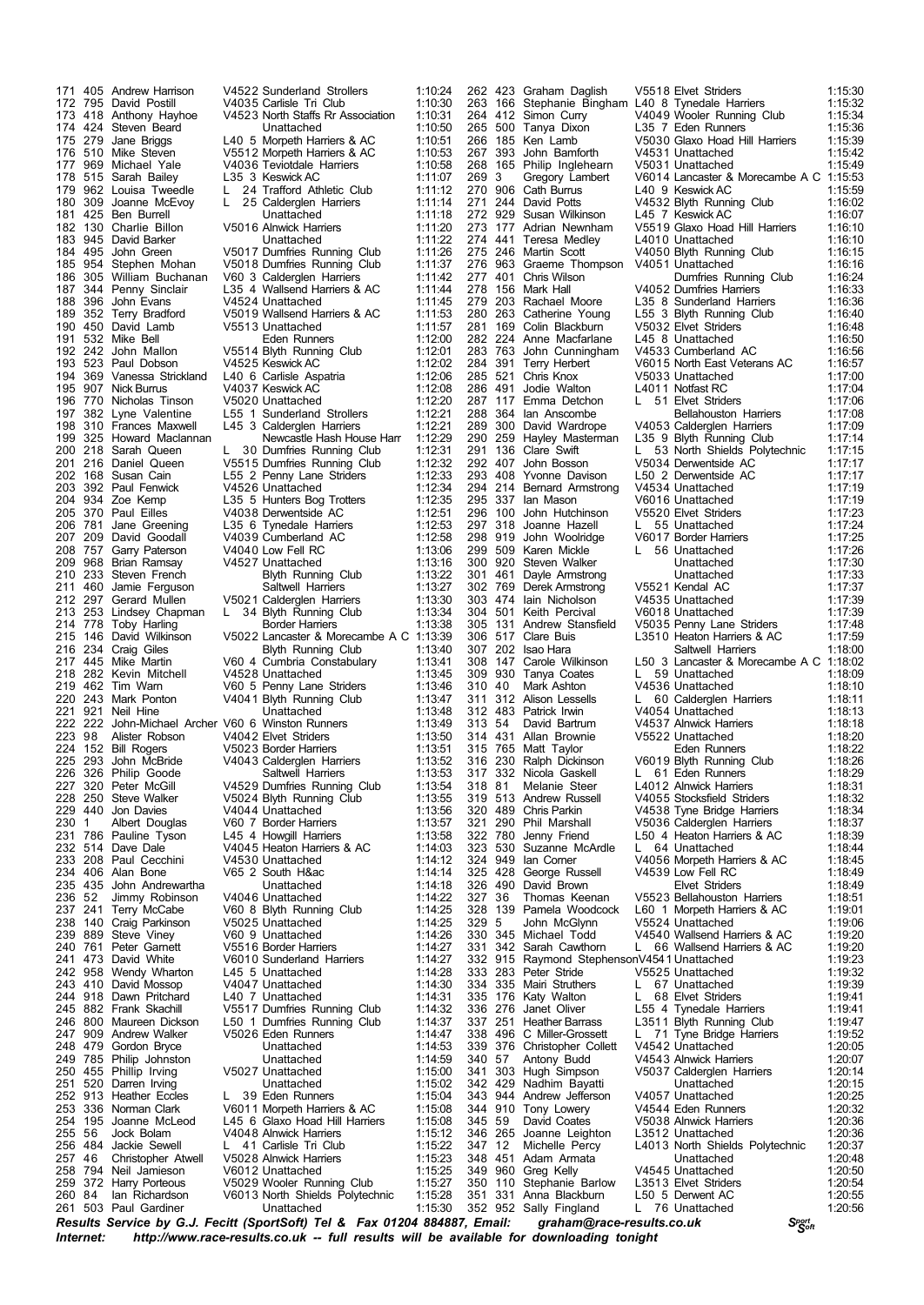*Internet: http://www.race-results.co.uk -- full results will be available for downloading tonight* 404 468 Simon Watson Unattached<br>405 467 Duncan Smith Unattached 443 223 Sean McGleenan

 150 Stephen Halliday V5039 Unattached 1:20:58 961 Fiona Todd L3514 Unattached 1:20:59 1.50 6 Unattached 793 David Jamieson V4058 Unattached 1:21:06 205 David Harrison Keswick AC 1:21:10 472 Alison Bone L3515 South Shields Harriers 1:21:14 69 Philip Lee V5040 Alnwick Harriers 1:21:16 70 Annabel Lillico L 80 Alnwick Harriers 1:21:16 361 157 Julie Ross Luis 1:21:17<br>362 504 Jennifer Moody L3516 Carlisle Tri Club 1:21:19<br>363 759 Julia Kink L60 2 Eden Runners 1:21:24 504 Jennifer Moody L3516 Carlisle Tri Club 1:21:19 759 Julia Kink L60 2 Eden Runners 1:21:24 364 438 Sebastian Buszko Unattached 1:21:36<br>365 114 C Lauren-Maatta L4510 Elvet Striders 1:21:42 114 C Lauren-Maatta L4510 Elvet Striders 1:21:42 273 Thomas Davidson V4546 Dumfries Running Club 1:21:51 367 108 Jean Bradley L55 5 Elvet Striders (1:21:55<br>368 155 Alex Docton V4059 Unattached (1:21:57 155 Alex Docton V4059 Unattached 1:21:57 201 Michael Rathbone V4547 Wooler Running Club 1:22:00 528 Katherine Harvey L3517 Unattached 1:22:00<br>153 Toni Chaolin-Armer L4511 Border Harriers 1:22:07 153 Toni Chaplin-Armer L4511 Border Harriers 1:22:07 103 Michael Ross V4060 Elvet Striders 1:22:11 247 Richard Shillinglaw Blyth Running Club 1:22:14 533 Siobonne Brewster L3518 Carlisle Tri Club 1:22:18 375 154 Carmen Docton L4014 Unattached 1:22:19<br>376 432 James Rowley V65 3 Law & District AAC 1:22:24 3 Law & District AAC 266 Ian Hepworth V65 4 Richmond & Zetland Harriers 1:22:30 272 Samantha Allison L4015 Unattached 1:22:37 274 Andrew Pears Unattached 1:22:42 941 Kim Clark V5526 Keswick AC 1:22:46 11 Sally Riding L4512 Saltwell Harriers 1:22:51 1:22:53 L4016 Unattached 1:22:53<br>1:22:54 V4548 Flyet Striders 1:22:56 95 Brian Ford V4548 Elvet Striders 1:22:56 141 Dave Thompson V5041 Carlisle Tri Club 1:23:01 142 Morag Thompson L4513 Carlisle Tri Club 1:23:04 384 Vicky Cuthbertson L3519 Tyne Bridge Harriers 1:23:08 45 Mike Fawcett V6020 Glaxo Hoad Hill Harriers 1:23:10 388 368 Carolyn Millican L 95 Border Harriers 1:23:13<br>389 316 Stevie McIntyre V4549 Calderglen Harriers 1:23:30<br>390 127 David Mitchell V65 5 Clydesdale Harriers 1:23:38 316 Stevie McIntyre V4549 Calderglen Harriers 1:23:30 127 David Mitchell V65 5 Clydesdale Harriers 1:23:38 391 58 Mairi Campbell L4514 Alnwick Harriers 1:23:41<br>392 270 Bob Balmer V65 6 South Shields Harriers 1:23:42 270 Bob Balmer V65 6 South Shields Harriers 1:23:42 442 Steven Claringbold Unattached 1:23:42 34 Caroline Campbell L4515 Gateshead Harriers 1:23:49 162 Judith Robinson L4516 Gateshead Harriers 1:23:50 126 Christopher Winspear V4550 Unattached 1:23:51 758 Alison Walker L3520 Eden Runners 1:23:55 107 Greta Jones L4517 Elvet Striders 1:24:00 112 D Van L4017 Elvet Striders 1:24:02 96 George Nicholson V6021 Elvet Striders 1:24:09 768 Juliet Grieves L4518 Keswick AC 1:24:10 343 Emma Plummer L 103 Wallsend Harriers & AC 1:24:31 97 Paul Beal V5042 Elvet Striders 1:24:33 467 Duncan Smith Unattached 1:24:41 144 John Davidson V5043 Tynedale Harriers 1:24:49 Hailey Fletcher L 104 Unattached 1:24:55<br>Lee Cassidy V4061 Glaxo Hoad Hill Harriers 1:25:00 28 Lee Cassidy V4061 Glaxo Hoad Hill Harriers 1:25:00 409 133 Christopher Ryan V5527 Clydesdale Harriers 1:25:20<br>410 66 Rachel Heeley L3521 Alnwick Harriers 1:25:29<br>411 258 Davina Lonsdale L4519 Blyth Running Club 1:25:32 410 66 Rachel Heeley L3521 Alnwick Harriers 1:25:29<br>258 Davina Lonsdale 14519 Blyth Running Club 1:25:32 258 Davina Lonsdale L4519 Blyth Running Club 1:25:32 261 Sharon Richardson L4520 Blyth Running Club 1:25:33 475 Victoria Haworth L 108 Keswick AC 1:25:47 414 63 Ruth Doctor L3522 Alnwick Harriers 1:25:51<br>415 262 Andrea Scott L3523 Blyth Running Club 1:25:59 262 Andrea Scott L3523 Blyth Running Club 1:25:59 V5528 Blyth Running Club 319 Helen Towers L50 7 Glaxo Hoad Hill Harriers 1:26:03 418 397 Andy Thompson US044 Unattached 1:26:13<br>419 115 Katherine Preston L4018 Elvet Striders 1:26:13 419 115 Katherine Preston L4018 Elvet Striders 1:26:15<br>420 19 Carol Elliot L50 8 Dumfries Harriers 1:26:21 420 19 Carol Elliot L50 8 Dumfries Harriers 1:26:21<br>421 437 Lesley Wallace L4521 Unattached 1:26:24 421 437 Lesley Wallace L4521 Unattached 1:26:24<br>422 782 Alison McKie L 115 Carlisle Tri Club 1:26:28 782 Alison McKie L 115 Carlisle Tri Club 1:26:28 V6022 Blengdale Runners 424 27 Gay Eastoe  $\sim$  1.55 6 Alnwick Harriers 1:26:37<br>425 26 Richard Eastoe V5529 Alnwick Harriers 1:26:37 26 Richard Eastoe V5529 Alnwick Harriers 1:26:37 219 Sandra Davidson L4522 Carlisle Tri Club 1:26:42 399 Valerie Harrold L65 1 Bentham Beagles RC 1:26:52 428 790 Kate Johnstone L55 7 Keswick AC 1:26:59<br>429 789 James Johnstone V6023 Keswick AC 1:27:00 789 James Johnstone V6023 Keswick AC 1:27:00 430 289 Chas Steven V5045 Calderglen Harriers 1:27:09<br>431 416 Harold Fern V65 7 North Shields Polytechnic 1:27:09 416 Harold Fern V65 7 North Shields Polytechnic 1:27:09 432 775 Jill Drysdale L3524 Unattached 1:27:11<br>433 776 David Holden Unattached 1:27:11 433 776 David Holden **Unattached** 1:27:11<br>434 315 Dawn Buchanan L 121 Calderglen Harriers 1:27:12 L 121 Calderglen Harriers 435 511 Jodie Laird L 122 Unattached 1:27:14<br>436 193 Simon Barton L V5530 Glaxo Hoad Hill Harriers 1:27:28 193 Simon Barton V5530 Glaxo Hoad Hill Harriers 1:27:28 437 415 Erin Shaw L 123 Unattached 1:27:36<br>438 211 Kelly Smith L 124 Unattached 1:27:42 211 Kelly Smith L 124 Unattached 1:27:42 321 Kirsty Ash L3525 Unattached 1:27:46 440 760 Steve Lang V5531 Unattached 1:27:47<br>441 149 Christine Sayer L50 9 Swaledale Road Runners 1:27:53 149 Christine Sayer L50 9 Swaledale Road Runners 1:27:53 V5046 Swaledale Road Runners 1:27:53<br>V5532 Unattached 1:28:04

*<sup>S</sup>port Results Service by G.J. Fecitt <sup>S</sup>oft (SportSoft) Tel & Fax <sup>01204</sup> 884887, Email: graham@race-results.co.uk* 444 73 Una McCaig L65 2 Alnwick Harriers 1:28:13 445 80 Audrey Stewart L5010 Alnwick Harriers 1:28:13 1 129 Carlisle Tri Club 447 933 Graeme Lewis Unattached 1:28:17 418 931 Ben Renucci **Brad Lunattached** 1:28:17<br>449 255 Louise Coultate L 130 Blyth Running Club 1:28:19 449 255 Louise Coultate L 130 Blyth Running Club 1:28:19<br>450 535 Helena Simmonds L 131 Saltwell Harriers 1:28:22 450 535 Helena Simmonds L 131 Saltwell Harriers 1:28:22<br>451 443 Jennifer Rees L 132 North Shields Polytechnic 1:28:24 451 443 Jennifer Rees L 132 North Shields Polytechnic 1:28:24<br>452 970 Leigh Hill V4062 Unattached 1:28:27 V4062 Unattached 453 35 Carol Keenan L55 8 Bellahouston Harriers 1:28:32 454 453 Susan Penman L3526 Anster Haddies RC 1:28:45 455 454 Shane Mitchell **11 - Unattached 1:28:45**<br>456 137 William Nixon V5533 Unattached 1:28:52 456 137 William Nixon V5533 Unattached 11:28:52<br>457 471 Karl Fursey V4063 Black Combe Runners 1:28:57 457 471 Karl Fursey V4063 Black Combe Runners 1:28:57 458 118 Lindsay Tam L 135 Elvet Striders 1129:12<br>459 784 George Fraser V65 8 Annan & District AC 1:29:13 459 784 George Fraser V65 8 Annan & District AC 1:29:13 460 267 Paul Tickner V5534 Unattached 1:29:21 461 106 Barrie Evans V65 9 Elvet Striders 1:29:23<br>462 44 Chris Pearson V5047 Unattached 1:29:23 462 44 Chris Pearson V5047 Unattached 1:29:23<br>463 280 Michael Briggs V4064 Unattached 1:29:26 463 280 Michael Briggs V4064 Unattached 1:29:26<br>464 341 Kate Duffy 1:39:26 L3527 Wallsend Harriers & AC 1:29:28 41 Kate Duffy  $\sim$  L3527 Wallsend Harriers & AC 1:29:28<br>260 Louise Rawlinson L4019 Blyth Running Club 1:29:29 465 260 Louise Rawlinson L4019 Blyth Running Club 1:29:29 466 527 Gill Jeffrey L4523 Unattached 1:29:34 Victoria Curry L4020 Wooler Running Club<br>Diana Weightman L4524 Alnwick Harriers 468 83 Diana Weightman L4524 Alnwick Harriers 1:29:54 469 764 Karen Taylor L3528 Eden Runners 1:29:55 470 50 Steph Thewlis L4021 Unattached 1:30:18<br>471 799 Peter Hutchison V6024 Dumfries Running Club 1:30:19 471 799 Peter Hutchison V6024 Dumfries Running Club 1:30:19 472 879 Caroline Wardrope L 143 Unattached 1:30:33<br>473 113 Louise Miller L 144 Flyet Striders 1:30:39 Louise Miller L 144 Elvet Striders<br>Mike Flliott V6510 Flvet Striders 474 94 Mike Elliott V6510 Elvet Striders 1:30:50<br>475 42 Michael Walker V6511 Gosforth H & AC 1:30:53 475 42 Michael Walker V6511 Gosforth H & AC 1:30:53<br>476 181 Abbie Young L3529 Glaxo Hoad Hill Harriers 1:30:56 476 181 Abbie Young L3529 Glaxo Hoad Hill Harriers 1:30:56 477 174 Victoria Tindale L3530 Elvet Striders 1:31:00<br>478 275 Hannah Bayman L3531 Unattached 1:31:14 478 275 Hannah Bayman L3531 Unattached 1:31:14 479 111 Karen Chalkley L5011 Elvet Striders 1:31:42<br>480 196 Dave Graham Carlisle Tri Club 1:31:46 480 196 Dave Graham **Carlisle Tri Club** 1:31:46<br>481 124 Christine Farnsworth L60 3 Flyet Striders 1:31:51 481 124 Christine Farnsworth L60 3 Elvet Striders 1:31:51<br>482 403 Elizabeth Clark L4525 Unattached 1:31:56 482 403 Elizabeth Clark L4525 Unattached 1:31:56<br>483 413 Alan Clark V4551 Unattached 1:31:56 483 413 Alan Clark V4551 Unattached 1:31:57 484 314 Christina Emans L3532 Calderglen Harriers 1:32:02 485 419 Jayne Holt L5012 Unattached 1:32:19 486 398 Angela Proctor L3533 Elvet Striders (1:32:28 1:32:28 487 264 Peter Maylia (1:32:34 1:32:34 1:32:34 1:32 264 Peter Maylia V5535 Morpeth Harriers & AC<br>334 Fiona Struthers 1 154 Unattached 488 334 Fiona Struthers L 154 Unattached 1:32:37<br>489 102 Andy James V6512 Elvet Striders 1:32:46 489 102 Andy James V6512 Elvet Striders 1:32:46 490 175 Ann Towers L55 9 Elvet Striders 1:32:47<br>491 172 Joanne Porter L4022 Elvet Striders 1:32:51 491 172 Joanne Porter L4022 Elvet Striders 1:32:51<br>492 377 Sue Jennings L4526 Elvet Striders 1:32:54 492 377 Sue Jennings L4526 Elvet Striders 1:32:54 493 485 Jon Nimmo V6025 Unattached 1:33:00 494 78 Sue Skirrow L4023 Alnwick Harriers 1:33:26 Brenda Mallen L4527 Alnwick Harriers<br>Christopher Watson V4552 Alnwick Harriers 496 82 Christopher Watson V4552 Alnwick Harriers 1:33:26<br>497 183 Mike Lavery 16026 Glaxo Hoad Hill Harriers 1:33:28 497 183 Mike Lavery V6026 Glaxo Hoad Hill Harriers 1:33:28 498 194 Frances Smith L60 4 Glaxo Hoad Hill Harriers<br>499 91 Jim Nicholson V6513 Elvet Striders 499 91 Jim Nicholson V6513 Elvet Striders 1:33:42<br>500 192 Karen Morgan L4528 Glaxo Hoad Hill Harriers 1:33:58 500 192 Karen Morgan L4528 Glaxo Hoad Hill Harriers 1:33:58 501 Emma Walker Lating Lating Lating Lating Marker 2016.<br>501 Emma Wallace Lating Bluth Running Club 502 49 Diane Wallace L60 5 Blyth Running Club 1:34:07 503 256 Anne Craddock L5013 Blyth Running Club 1:34:11 504 22 Maggie Coombe L4529 Unattached (1:34:14<br>505 965 Susanne Wannop L3535 Unattached (1:34:21 505 965 Susanne Wannop L3535 Unattached 1:34:21<br>506 328 Andrew Whitehead V4553 Unattached 1:35:20 506 328 Andrew Whitehead V4553 Unattached 1:35:20 L 167 Tyne Bridge Harriers 508 885 Anna Magri L 168 Unattached 1:35:50 509 519 Carol Irving Land Land Land Land Land Land Land 1:36:33<br>510 221 Jill Connolly L5014 Sunderland Strollers 1:36:53 510 221 Jill Connolly L5014 Sunderland Strollers 1:36:53 511 946 Amanda Kirtley L4024 Trafford Athletic Club 1:37:13 512 288 Russell Couper V4554 Calderglen Harriers 1:37:24 513 68 Helen Hinds L5015 Alnwick Harriers 1:37:25<br>514 942 Margaret Gray L5016 Dumfries Running Club 1:37:38 514 942 Margaret Gray L5016 Dumfries Running Club 1:37:38 515 534 Nuala McGee L3537 Unattached 1:37:42 516 947 Maria Renucci L4025 Unattached 1:37:46 517 951 Joanne Needham L 176 Dumfries Running Club 1:38:09 518 792 Donald Anson V6027 Dumfries Running Club 1:38:18 519 497 Helen Mullarkey L5017 Saltwell Harriers 1:39:00 520 363 Frank Strand V70 1 South Shields Harriers 1:39:54 521 529 Alison Williams L5018 Unattached 1:40:06 Leigh Ferguson L3538 Saltwell Harriers 1:40:11<br>Eileen Armstrong L70 1 Tynedale Harriers 1:40:19 523 143 Eileen Armstrong L70 1 Tynedale Harriers 1:40:19 524 189 Michael Larbalestier V6514 Glaxo Hoad Hill Harriers 1:40:27 525 908 Vicki Deritis L4530 Tyne Bridge Harriers 1:40:32<br>526 890 Kevin Whitmore V5048 Unattached 1:40:46 526 890 Kevin Whitmore V5048 Unattached 1:40:46 527 891 Graham Ison-JacquesV5536 Unattached 1:40:46 528 122 Jacquie Robson L3539 Elvet Striders 1:41:06 529 439 Yann Doleyres Unattached 1:42:59 530 121 Margaret Thompson L60 6 Elvet Striders 1:43:09 531 887 Alan Steel V4065 Unattached 1:45:47<br>532 884 Robin Hargreaves V4555 Unattached 1:46:09 532 884 Robin Hargreaves V4555 Unattached 1:46:09 533 499 Julie Girdwood L4026 Sunderland Strollers 1:46:11 L 185 Unattached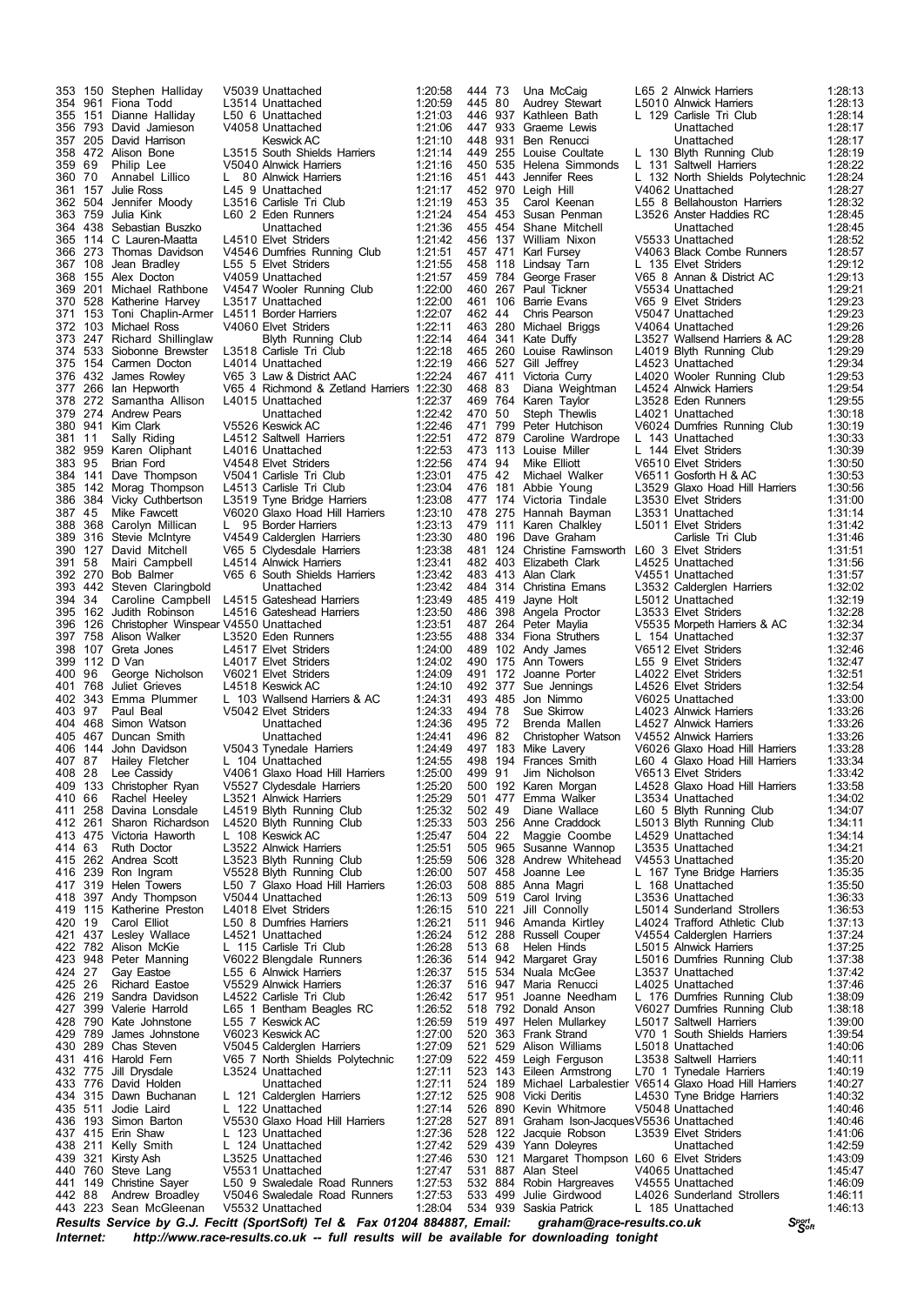|  | L5019 Glaxo Hoad Hill Harriers                                                                                                                                                | 1:46:17 |
|--|-------------------------------------------------------------------------------------------------------------------------------------------------------------------------------|---------|
|  | L4531 Sunderland Strollers                                                                                                                                                    | 1:46:56 |
|  | V6515 Clydesdale Harriers                                                                                                                                                     | 1:49:28 |
|  | L4027 Unattached                                                                                                                                                              | 1:51:12 |
|  | L 189 Unattached                                                                                                                                                              | 1:59:20 |
|  | L 190 Unattached                                                                                                                                                              | 2:00:05 |
|  | V4556 Unattached                                                                                                                                                              | 2:00:07 |
|  | 535 178 Juie Newnham<br>536 492 Julie Jeffrey<br>537 128 Laurence Pearson<br>538 493 Julie Crawford<br>539 494 Vicky Leary<br>540 880 Kathryn Osbourne<br>541 964 John Lennox |         |

## **Brampton - Men — TEAM RESULTS**

### **NOTE:Unattachedandnon-counters areDELETEDbefore teams are calculated**

| 1 Wallsend Harriers & AC     |         | $42 - 1$ Yared Hagos                      | 12 Brian Hetherington 29 Chris Smith   |                                           |
|------------------------------|---------|-------------------------------------------|----------------------------------------|-------------------------------------------|
| 2 Trafford Athletic Club     | 44 —    | 3 Tom Charles                             | 8 Jeff Prest                           | 33 Michael Hunt                           |
| 3 Keswick AC                 |         | 50 - 10 Steve Hebblethwaite19 Josh Hebson |                                        | 21 John Beetham                           |
| 4 Morpeth Harriers & AC      | $52 -$  | 13 Paul Waterston                         | 16 Phil Walker                         | 23 Fergus Bates                           |
| 5 Border Harriers            | $52 -$  | 9 George Thompson                         | 18 Graham Millican                     | 25 Julian Hatcher                         |
| 6 Dumfries Running Club      |         | 91 - 27 David Parrish                     | 28 Jacob Tawgey                        | 36 Alan Baxter                            |
| 7 Tyne Bridge Harriers       | $123 -$ | 24 Matty Tomlinson                        | 37 David Daniels                       | 62 David Young                            |
| 8 Calderglen Harriers        |         | $126 - 22$ Blair Matthew                  | 44 Ian Hughes                          | 60 Stephen Reilly                         |
| 9 Heaton Harriers & AC       |         | 127 - 17 Patrick Duffy                    | 32 Magnus McGillivray 78 Craig Smith   |                                           |
| 10 Blyth Running Club        |         | 170 — 46 Jake Jensen                      | 54 Rob Barkley                         | 70 Peter Holmback                         |
| 11 Sunderland Strollers      |         | 172 - 14 Graeme Thorpe                    | 31 Tim Allsop                          | 127 Andrew Harrison                       |
| 12 Tynedale Harriers         | $177 -$ | 42 Peter Hearn                            | 66 Hugh Bingham                        | 69 Ian Brown                              |
| 13 Alnwick Harriers          | 184 —   | 35 Bruce Crombie                          | 55 Stuart Morris                       | 94 Jim Lillico                            |
| 14 Glaxo Hoad Hill Harriers  | 209 —   | 39 Stephen Young                          | 48 Christopher Howie122 Patrick Thomas |                                           |
| 15 North Shields Polytechnic |         | 218 - 6 Graeme Cook                       | 38 Greg Penn                           | 174 Ian Richardson                        |
| 16 Carlisle Tri Club         |         | $222 - 20$ Bob Hodgsom                    | 74 Steven Pagan                        | 128 David Postill                         |
| 17 Derwent AC                |         | 225 - 53 Douglas Tickner                  | 75 Sam Stead                           | 97 Stephen Hackley                        |
| 18 Elvet Striders            | $247 -$ | 57 Adam Walker                            | 91 Jonathan Ackley                     | 99 Graham Walton                          |
| 19 Eden Runners              | $247 -$ | 7 John French                             | 103 Geoffrey Chapman137 Mike Bell      |                                           |
| 20 Cumberland AC             |         | 282 - 84 Ian McDougall                    | 90 Richard Elliott                     | 108 Christopher Wear                      |
| 21 Derwentside AC            |         | 403 - 71 Steven Jackson                   | 143 Paul Eilles                        | 189 John Bosson                           |
| 22 Saltwell Harriers         |         | 423 - 117 Peter Mullarkey                 | 147 Jamie Ferguson                     | 159 Philip Goode                          |
| 23 Penny Lane Striders       |         | 425 — 79 Neil Kelly                       | 153 Tim Warn                           | 193 Andrew Stansfield                     |
| 24 South Shields Harriers    | 544 —   | 68 Jon Balmer                             | 224 Bob Balmer                         | 252 Frank Strand                          |
| 25 Wooler Running Club       |         | 562 - 173 Harry Porteous                  | 176 Simon Curry                        | 213 Michael Rathbone                      |
| 26 Clydesdale Harriers       |         | 706 - 223 David Mitchell                  |                                        | 229 Christopher Ryan 254 Laurence Pearson |

## **Brampton - Men (Vets) — TEAM RESULTS**

#### **NOTE:Unattachedandnon-counters areDELETEDbefore teams are calculated**

| 1 Morpeth Harriers & AC      | $18 -$  | 5 Paul Waterston                      | 6 Phil Walker      | 7 Fergus Bates       |
|------------------------------|---------|---------------------------------------|--------------------|----------------------|
| 2 Wallsend Harriers & AC     | $43 -$  | 4 Brian Hetherington                  | 12 Dan Weatherill  | 27 Paul Brown        |
| 3 Tyne Bridge Harriers       | $48 -$  | 8 Matty Tomlinson                     | 14 David Daniels   | 26 David Young       |
| 4 Border Harriers            | $63 -$  | 2 George Thompson                     | 9 Steve Angus      | 52 Kevin Hull        |
| 5 Tynedale Harriers          | $76 -$  | 16 Peter Hearn                        | 29 Hugh Bingham    | 31 Ian Brown         |
| 6 Keswick AC                 | $90 -$  | 17 Chris Brewer                       | 32 Duncan Frampton | 41 John Curran       |
| 7 Calderglen Harriers        |         | $94 - 18$ lan Hughes                  | 36 Eddie Reid      | 40 Stephen Phimister |
| 8 Dumfries Running Club      | $104 -$ | 22 Graeme Cross                       | 35 Sandy Shankland | 47 Ranjit Thomas     |
| 9 Alnwick Harriers           |         | 135 - 13 Bruce Crombie                | 46 Jim Lillico     | 76 Charlie Billon    |
| 10 Blyth Running Club        |         | 136 - 33 Martin Gaughan               | 39 Iain Singer     | 64 Ian Baxter        |
| 11 Cumberland AC             |         | 139 - 38 Ian McDougall                | 43 Richard Elliott | 58 Christopher Wear  |
| 12 Heaton Harriers & AC      |         | 145 - 34 Craig Smith                  | 51 John James      | 60 Sam Daley         |
| 13 Glaxo Hoad Hill Harriers  |         | 202 - 20 Christopher Howie            | 68 Patrick Thomas  | 114 Ken Lamb         |
| 14 Elvet Striders            | $256 -$ | 50 Graham Walton                      | 94 Alister Robson  | 112 Graham Daglish   |
| 15 North Shields Polytechnic | $292 -$ | 15 Greg Penn                          | 111 Ian Richardson | 166 Harold Fern      |
| 16 Eden Runners              | $300 -$ | 54 Geoffrey Chapman 106 Andrew Walker |                    | 140 Tony Lowery      |

- 
- 

17 Wooler Running Club 368 — 110 Harry Porteous 113 Simon Curry 145 MichaelRathbone 18 Clydesdale Harriers 498 — 154 David Mitchell 160 Christopher Ryan 184 Laurence Pearson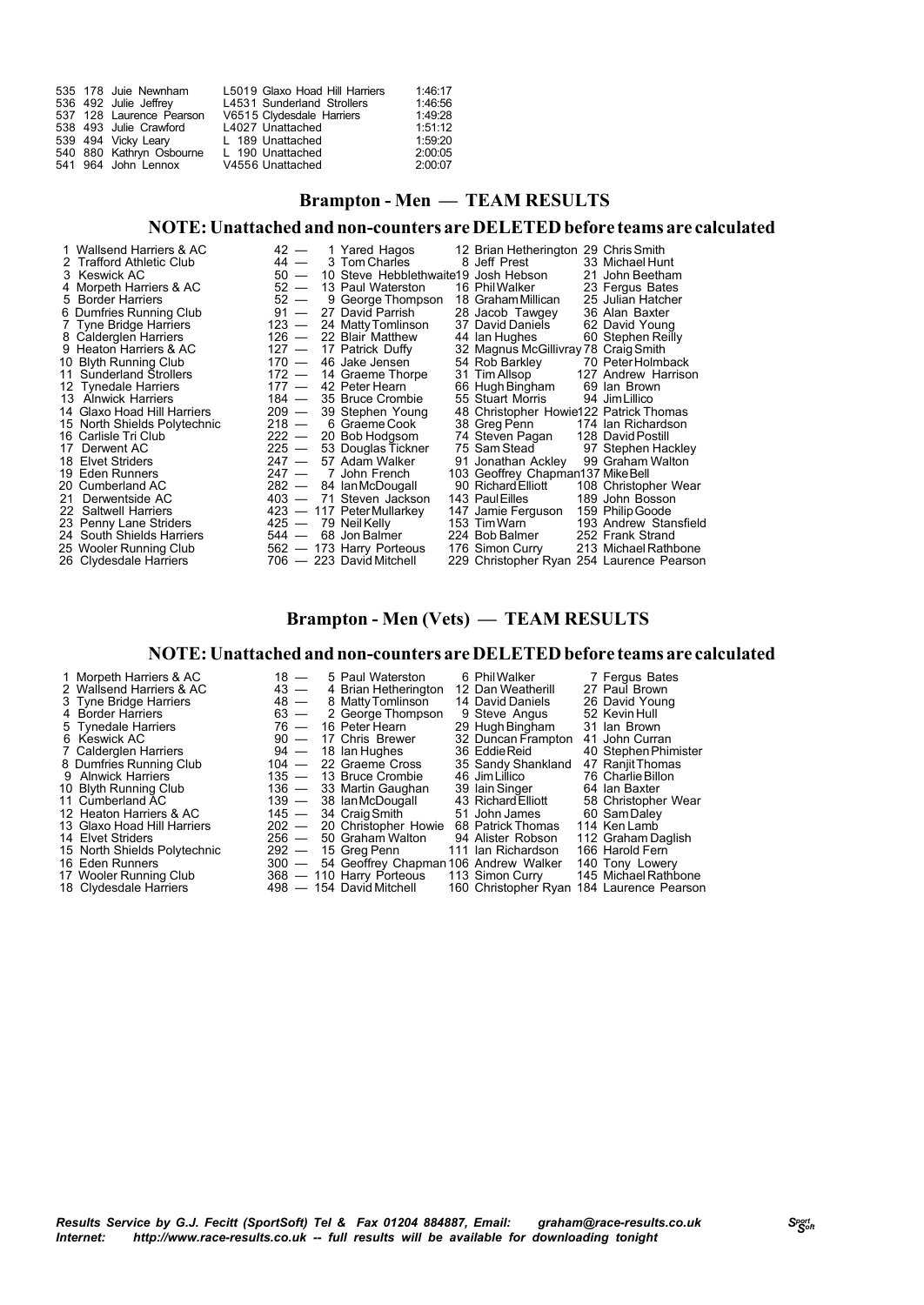# **The 61st Brampton to Carlisle Road Race at Carlisle on Sunday 18th November 2012**

 **Brampton - Ladies — FINAL RESULTS**

|          |     | Pos NumName<br>Cat/Pos                        |          | <b>Club</b>                                            | Time               |               |                |                                                                   |    |                                                        |                    |
|----------|-----|-----------------------------------------------|----------|--------------------------------------------------------|--------------------|---------------|----------------|-------------------------------------------------------------------|----|--------------------------------------------------------|--------------------|
| 1        |     | 448 Joanna Zakrzewski                         |          | L35 1 Dumfries Running Club                            | 59:36              | 85            | 108            | Jean Bradley                                                      |    | L55 5 Elvet Striders                                   | 1:21:55            |
| 2        |     | 340 Vicky Hindson                             | L        | 2 Wallsend Harriers & AC                               | 1:03:14            | 86            | 528            | Katherine Harvey                                                  |    | L3517 Unattached                                       | 1:22:00            |
| 3        | 65  | J Gascoigne-Owens                             | L        | 3 Alnwick Harriers                                     | 1:03:53            | 87            |                | 153 Toni Chaplin-Armer L4511 Border Harriers<br>Siobonne Brewster |    | L3518 Carlisle Tri Club                                | 1:22:07            |
| 4        |     | 446 Louise Beveridge                          | L        | 4 Dundee Hawkhill Harriers                             | 1:04:11            | 88<br>89      | 533<br>154     | Carmen Docton                                                     |    | L4014 Unattached                                       | 1:22:18<br>1:22:19 |
| 5        |     | 932 Rebecca Sheffield                         | L        | 5 Unattached                                           | 1:04:30            | 90            |                | 272 Samantha Allison                                              |    | L4015 Unattached                                       | 1:22:37            |
| 6<br>7   | 409 | 164 Samantha Ayers<br>Joanne Brown            |          | L40 1 Keswick AC<br>L40 2 Morpeth Harriers & AC        | 1:05:10<br>1:05:16 | 91            | 11             | Sally Riding                                                      |    | L4512 Saltwell Harriers                                | 1:22:51            |
| 8        |     | 362 Charlotte Wilson                          | L.       | 8 Morpeth Harriers & AC                                | 1:05:55            | 92            | 959            | Karen Oliphant                                                    |    | L4016 Unattached                                       | 1:22:53            |
| 9        |     | 226 Leanne Herron                             | L        | 9 Blyth Running Club                                   | 1:06:01            | 93            |                | 142 Morag Thompson                                                |    | L4513 Carlisle Tri Club                                | 1:23:04            |
| 10       |     | 488 Gayle Little                              |          | L35 2 Unattached                                       | 1:06:22            | 94            |                | 384 Vicky Cuthbertson                                             |    | L3519 Tyne Bridge Harriers                             | 1:23:08            |
| 11       |     | 767 Maria Kelly                               | L.       | 11 Penny Lane Striders                                 | 1:06:29            | 95            | 368            | Carolyn Millican                                                  | L. | 95 Border Harriers                                     | 1:23:13            |
| 12       |     | 207 Rebecca Stansfield                        | L        | 12 Dumfries Harriers                                   | 1:06:30            | 96            | 58             | Mairi Campbell                                                    |    | L4514 Alnwick Harriers                                 | 1:23:41            |
| 13       |     | 426 Sarah Burrell                             | L        | 13 Unattached                                          | 1:06:31            | 97<br>98      | 34             | Caroline Campbell<br>162 Judith Robinson                          |    | L4515 Gateshead Harriers<br>L4516 Gateshead Harriers   | 1:23:49<br>1:23:50 |
| 14       |     | 313 Karen Allen                               | L        | 14 Calderglen Harriers                                 | 1:07:13            | 99            | 758            | Alison Walker                                                     |    | L3520 Eden Runners                                     | 1:23:55            |
| 15<br>16 |     | 311 June Beveridge<br>278 Sarah Lemon         | L<br>L   | 15 Calderglen Harriers                                 | 1:08:28<br>1:08:39 | 100           |                | 107 Greta Jones                                                   |    | L4517 Elvet Striders                                   | 1:24:00            |
| 17       |     | 163 Hazel Davies                              |          | 16 Heaton Harriers & AC<br>L45 1 Keswick AC            | 1:08:51            | 101           |                | 112 D Van                                                         |    | L4017 Elvet Striders                                   | 1:24:02            |
| 18       |     | 538 Nadia Stock                               | L.       | 18 Heaton Harriers & AC                                | 1:08:52            |               | 102 768        | Juliet Grieves                                                    |    | L4518 Keswick AC                                       | 1:24:10            |
| 19       |     | 254 Heather Christopher                       |          | L40 3 Blyth Running Club                               | 1:09:00            |               |                | 103 343 Emma Plummer                                              |    | L 103 Wallsend Harriers & AC                           | 1:24:31            |
| 20       |     | 187 Sharon Dixon                              |          | L40 4 Glaxo Hoad Hill Harriers                         | 1:09:07            | 104 87        |                | Hailey Fletcher                                                   |    | L 104 Unattached                                       | 1:24:55            |
| 21       |     | 257 Susanne Hunter                            |          | L45 2 Blyth Running Club                               | 1:09:32            | 105 66        |                | Rachel Heeley                                                     |    | L3521 Alnwick Harriers                                 | 1:25:29            |
| 22       | 279 | Jane Briggs                                   |          | L40 5 Morpeth Harriers & AC                            | 1:10:51            | 106<br>107    | 258<br>261     | Davina Lonsdale                                                   |    | L4519 Blyth Running Club                               | 1:25:32<br>1:25:33 |
| 23       |     | 515 Sarah Bailey                              |          | L35 3 Keswick AC                                       | 1:11:07            |               |                | Sharon Richardson<br>108 475 Victoria Haworth                     |    | L4520 Blyth Running Club<br>L 108 Keswick AC           | 1:25:47            |
| 24<br>25 | 309 | 962 Louisa Tweedle                            | L.<br>L. | 24 Trafford Athletic Club                              | 1:11:12<br>1:11:14 | 109 63        |                | <b>Ruth Doctor</b>                                                |    | L3522 Alnwick Harriers                                 | 1:25:51            |
| 26       |     | Joanne McEvoy<br>344 Penny Sinclair           |          | 25 Calderglen Harriers<br>L35 4 Wallsend Harriers & AC | 1:11:44            |               |                | 110 262 Andrea Scott                                              |    | L3523 Blyth Running Club                               | 1:25:59            |
| 27       |     | 369 Vanessa Strickland                        |          | L40 6 Carlisle Aspatria                                | 1:12:06            | 111           | 319            | Helen Towers                                                      |    | L50 7 Glaxo Hoad Hill Harriers                         | 1:26:03            |
| 28       |     | 382 Lyne Valentine                            |          | L55 1 Sunderland Strollers                             | 1:12:21            |               |                | 112 115 Katherine Preston                                         |    | L4018 Elvet Striders                                   | 1:26:15            |
| 29       |     | 310 Frances Maxwell                           |          | L45 3 Calderglen Harriers                              | 1:12:21            | 113 19        |                | Carol Elliot                                                      |    | L50 8 Dumfries Harriers                                | 1:26:21            |
| 30       |     | 218 Sarah Queen                               | L.       | 30 Dumfries Running Club                               | 1:12:31            |               |                | 114 437 Lesley Wallace                                            |    | L4521 Unattached                                       | 1:26:24            |
| 31       |     | 168 Susan Cain                                |          | L55 2 Penny Lane Striders                              | 1:12:33            |               |                | 115 782 Alison McKie                                              |    | L 115 Carlisle Tri Club                                | 1:26:28            |
| 32       |     | 934 Zoe Kemp                                  |          | L35 5 Hunters Bog Trotters                             | 1:12:35            | 116 27        | 117 219        | Gay Eastoe<br>Sandra Davidson                                     |    | L55 6 Alnwick Harriers<br>L4522 Carlisle Tri Club      | 1:26:37<br>1:26:42 |
| 33       | 781 | Jane Greening                                 |          | L35 6 Tynedale Harriers                                | 1:12:53            |               |                | 118 399 Valerie Harrold                                           |    | L65 1 Bentham Beagles RC                               | 1:26:52            |
| 34<br>35 |     | 253 Lindsey Chapman<br>786 Pauline Tyson      | L.       | 34 Blyth Running Club                                  | 1:13:34<br>1:13:58 | 119           | 790            | Kate Johnstone                                                    |    | L55 7 Keswick AC                                       | 1:26:59            |
| 36       |     | 958 Wendy Wharton                             |          | L45 4 Howgill Harriers<br>L45 5 Unattached             | 1:14:28            |               | 120 775        | Jill Drysdale                                                     |    | L3524 Unattached                                       | 1:27:11            |
| 37       |     | 918 Dawn Pritchard                            |          | L40 7 Unattached                                       | 1:14:31            |               | 121 315        | Dawn Buchanan                                                     |    | L 121 Calderglen Harriers                              | 1:27:12            |
| 38       |     | 800 Maureen Dickson                           |          | L50 1 Dumfries Running Club                            | 1:14:37            |               | 122 511        | Jodie Laird                                                       |    | L 122 Unattached                                       | 1:27:14            |
| 39       |     | 913 Heather Eccles                            | L.       | 39 Eden Runners                                        | 1:15:04            |               |                | 123 415 Erin Shaw                                                 |    | L 123 Unattached                                       | 1:27:36            |
| 40       |     | 195 Joanne McLeod                             |          | L45 6 Glaxo Hoad Hill Harriers                         | 1:15:08            |               | 124 211        | Kelly Smith                                                       |    | L 124 Unattached                                       | 1:27:42            |
| 41       | 484 | Jackie Sewell                                 |          | L 41 Carlisle Tri Club                                 | 1:15:22            |               | 125 321<br>149 | Kirsty Ash                                                        |    | L3525 Unattached                                       | 1:27:46<br>1:27:53 |
| 42       |     | 166 Stephanie Bingham L40 8 Tynedale Harriers |          |                                                        | 1:15:32            | 126<br>127 73 |                | Christine Sayer<br>Una McCaig                                     |    | L50 9 Swaledale Road Runners<br>L65 2 Alnwick Harriers | 1:28:13            |
| 43       |     | 500 Tanya Dixon                               |          | L35 7 Eden Runners                                     | 1:15:36            | 128 80        |                | Audrey Stewart                                                    |    | L5010 Alnwick Harriers                                 | 1:28:13            |
| 44<br>45 |     | 906 Cath Burrus<br>929 Susan Wilkinson        |          | L40 9 Keswick AC<br>L45 7 Keswick AC                   | 1:15:59<br>1:16:07 | 129           | 937            | Kathleen Bath                                                     |    | L 129 Carlisle Tri Club                                | 1:28:14            |
| 46       |     | 441 Teresa Medley                             |          | L4010 Unattached                                       | 1:16:10            | 130           |                | 255 Louise Coultate                                               |    | L 130 Blyth Running Club                               | 1:28:19            |
| 47       |     | 203 Rachael Moore                             |          | L35 8 Sunderland Harriers                              | 1:16:36            | 131           | 535            | Helena Simmonds                                                   |    | L 131 Saltwell Harriers                                | 1:28:22            |
| 48       |     | 263 Catherine Young                           |          | L55 3 Blyth Running Club                               | 1:16:40            |               | 132 443        | Jennifer Rees                                                     |    | L 132 North Shields Polytechnic                        | 1:28:24            |
| 49       |     | 224 Anne Macfarlane                           |          | L45 8 Unattached                                       | 1:16:50            | 133 35        |                | Carol Keenan                                                      |    | L55 8 Bellahouston Harriers                            | 1:28:32            |
| 50       | 491 | Jodie Walton                                  |          | L4011 Notfast RC                                       | 1:17:04            | 134           | 453            | Susan Penman                                                      |    | L3526 Anster Haddies RC<br>L 135 Elvet Striders        | 1:28:45<br>1:29:12 |
| 51       |     | 117 Emma Detchon                              | L.       | 51 Elvet Striders                                      | 1:17:06            | 136           |                | 135 118 Lindsay Tarn<br>341 Kate Duffy                            |    | L3527 Wallsend Harriers & AC                           | 1:29:28            |
| 52       | 259 | Hayley Masterman                              |          | L35 9 Blyth Running Club                               | 1:17:14            |               | 137 260        | Louise Rawlinson                                                  |    | L4019 Blyth Running Club                               | 1:29:29            |
| 53<br>54 |     | 136 Clare Swift<br>408 Yvonne Davison         | L.       | 53 North Shields Polytechnic<br>L50 2 Derwentside AC   | 1:17:15<br>1:17:17 |               |                | 138 527 Gill Jeffrey                                              |    | L4523 Unattached                                       | 1:29:34            |
| 55       |     | 318 Joanne Hazell                             | L        | 55 Unattached                                          | 1:17:24            |               |                | 139 411 Victoria Curry                                            |    | L4020 Wooler Running Club                              | 1:29:53            |
| 56       |     | 509 Karen Mickle                              | L        | 56 Unattached                                          | 1:17:26            | 140 83        |                | Diana Weightman                                                   |    | L4524 Alnwick Harriers                                 | 1:29:54            |
| 57       |     | 517 Clare Buis                                |          | L3510 Heaton Harriers & AC                             | 1:17:59            |               |                | 141 764 Karen Taylor                                              |    | L3528 Eden Runners                                     | 1:29:55            |
| 58       | 147 | Carole Wilkinson                              |          | L50 3 Lancaster & Morecambe A C 1:18:02                |                    | 142 50        |                | Steph Thewlis                                                     |    | L4021 Unattached                                       | 1:30:18            |
| 59       |     | 930 Tanya Coates                              | L        | 59 Unattached                                          | 1:18:09            |               | 143 879        | Caroline Wardrope<br>144 113 Louise Miller                        |    | L 143 Unattached<br>L 144 Elvet Striders               | 1:30:33<br>1:30:39 |
| 60       |     | 312 Alison Lessells                           | L.       | 60 Calderglen Harriers                                 | 1:18:11            |               |                | 145 181 Abbie Young                                               |    | L3529 Glaxo Hoad Hill Harriers                         | 1:30:56            |
| 61       | 81  | 332 Nicola Gaskell                            | L        | 61 Eden Runners<br>L4012 Alnwick Harriers              | 1:18:29            | 146           |                | 174 Victoria Tindale                                              |    | L3530 Elvet Striders                                   | 1:31:00            |
| 62<br>63 | 780 | Melanie Steer<br>Jenny Friend                 |          | L50 4 Heaton Harriers & AC                             | 1:18:31<br>1:18:39 | 147           |                | 275 Hannah Bayman                                                 |    | L3531 Unattached                                       | 1:31:14            |
| 64       | 530 | Suzanne McArdle                               | L.       | 64 Unattached                                          | 1:18:44            | 148           |                | 111 Karen Chalkley                                                |    | L5011 Elvet Striders                                   | 1:31:42            |
| 65       |     | 139 Pamela Woodcock                           |          | L60 1 Morpeth Harriers & AC                            | 1:19:01            | 149           |                | 124 Christine Farnsworth                                          |    | L60 3 Elvet Striders                                   | 1:31:51            |
| 66       |     | 342 Sarah Cawthorn                            | L.       | 66 Wallsend Harriers & AC                              | 1:19:20            |               |                | 150 403 Elizabeth Clark                                           |    | L4525 Unattached                                       | 1:31:56            |
| 67       |     | 335 Mairi Struthers                           | L.       | 67 Unattached                                          | 1:19:39            | 151           |                | 314 Christina Emans                                               |    | L3532 Calderglen Harriers                              | 1:32:02            |
| 68       |     | 176 Katy Walton                               | L.       | 68 Elvet Striders                                      | 1:19:41            |               |                | 152 419 Jayne Holt                                                |    | L5012 Unattached                                       | 1:32:19            |
| 69       | 276 | Janet Oliver                                  |          | L55 4 Tynedale Harriers                                | 1:19:41            | 153<br>154    |                | 398 Angela Proctor<br>334 Fiona Struthers                         |    | L3533 Elvet Striders<br>L 154 Unattached               | 1:32:28<br>1:32:37 |
| 70       | 251 | <b>Heather Barrass</b>                        |          | L3511 Blyth Running Club                               | 1:19:47            | 155           |                | 175 Ann Towers                                                    |    | L55 9 Elvet Striders                                   | 1:32:47            |
| 71<br>72 | 265 | 496 C Miller-Grossett<br>Joanne Leighton      |          | L 71 Tyne Bridge Harriers<br>L3512 Unattached          | 1:19:52<br>1:20:36 |               | 156 172        | Joanne Porter                                                     |    | L4022 Elvet Striders                                   | 1:32:51            |
| 73       | 12  | Michelle Percy                                |          | L4013 North Shields Polytechnic                        | 1:20:37            |               | 157 377        | Sue Jennings                                                      |    | L4526 Elvet Striders                                   | 1:32:54            |
| 74       |     | 110 Stephanie Barlow                          |          | L3513 Elvet Striders                                   | 1:20:54            | 158 78        |                | Sue Skirrow                                                       |    | L4023 Alnwick Harriers                                 | 1:33:26            |
| 75       |     | 331 Anna Blackburn                            |          | L50 5 Derwent AC                                       | 1:20:55            | 159 72        |                | Brenda Mallen                                                     |    | L4527 Alnwick Harriers                                 | 1:33:26            |
| 76       |     | 952 Sally Fingland                            |          | L 76 Unattached                                        | 1:20:56            |               |                | 160 194 Frances Smith                                             |    | L60 4 Glaxo Hoad Hill Harriers                         | 1:33:34            |
| 77       |     | 961 Fiona Todd                                |          | L3514 Unattached                                       | 1:20:59            | 161           |                | 192 Karen Morgan                                                  |    | L4528 Glaxo Hoad Hill Harriers                         | 1:33:58            |
| 78       |     | 151 Dianne Halliday                           |          | L50 6 Unattached                                       | 1:21:03            |               | 162 477        | Emma Walker                                                       |    | L3534 Unattached                                       | 1:34:02            |
| 79       |     | 472 Alison Bone                               |          | L3515 South Shields Harriers                           | 1:21:14            | 163 49        |                | Diane Wallace                                                     |    | L60 5 Blyth Running Club                               | 1:34:07            |
| 80       | 70  | Annabel Lillico                               |          | L 80 Alnwick Harriers                                  | 1:21:16            | 165 22        | 164 256        | Anne Craddock<br>Maggie Coombe                                    |    | L5013 Blyth Running Club<br>L4529 Unattached           | 1:34:11<br>1:34:14 |
| 81       | 157 | Julie Ross                                    |          | L45 9 Unattached                                       | 1:21:17            |               |                | 166 965 Susanne Wannop                                            |    | L3535 Unattached                                       | 1:34:21            |
| 82<br>83 |     | 504 Jennifer Moody<br>759 Julia Kink          |          | L3516 Carlisle Tri Club<br>L60 2 Eden Runners          | 1:21:19<br>1:21:24 |               |                | 167 458 Joanne Lee                                                |    | L 167 Tyne Bridge Harriers                             | 1:35:35            |
| 84       |     | 114 C Lauren-Maatta                           |          | L4510 Elvet Striders                                   | 1:21:42            |               |                | 168 885 Anna Magri                                                |    | L 168 Unattached                                       | 1:35:50            |
|          |     |                                               |          |                                                        |                    |               |                | 169 519 Carol Irving                                              |    | L3536 Unattached                                       | 1:36:33            |

*<sup>S</sup>port Results Service by G.J. Fecitt <sup>S</sup>oft (SportSoft) Tel & Fax <sup>01204</sup> 884887, Email: graham@race-results.co.uk Inttp://www.race-results.co.uk -- full results will be available for downloading tonight*